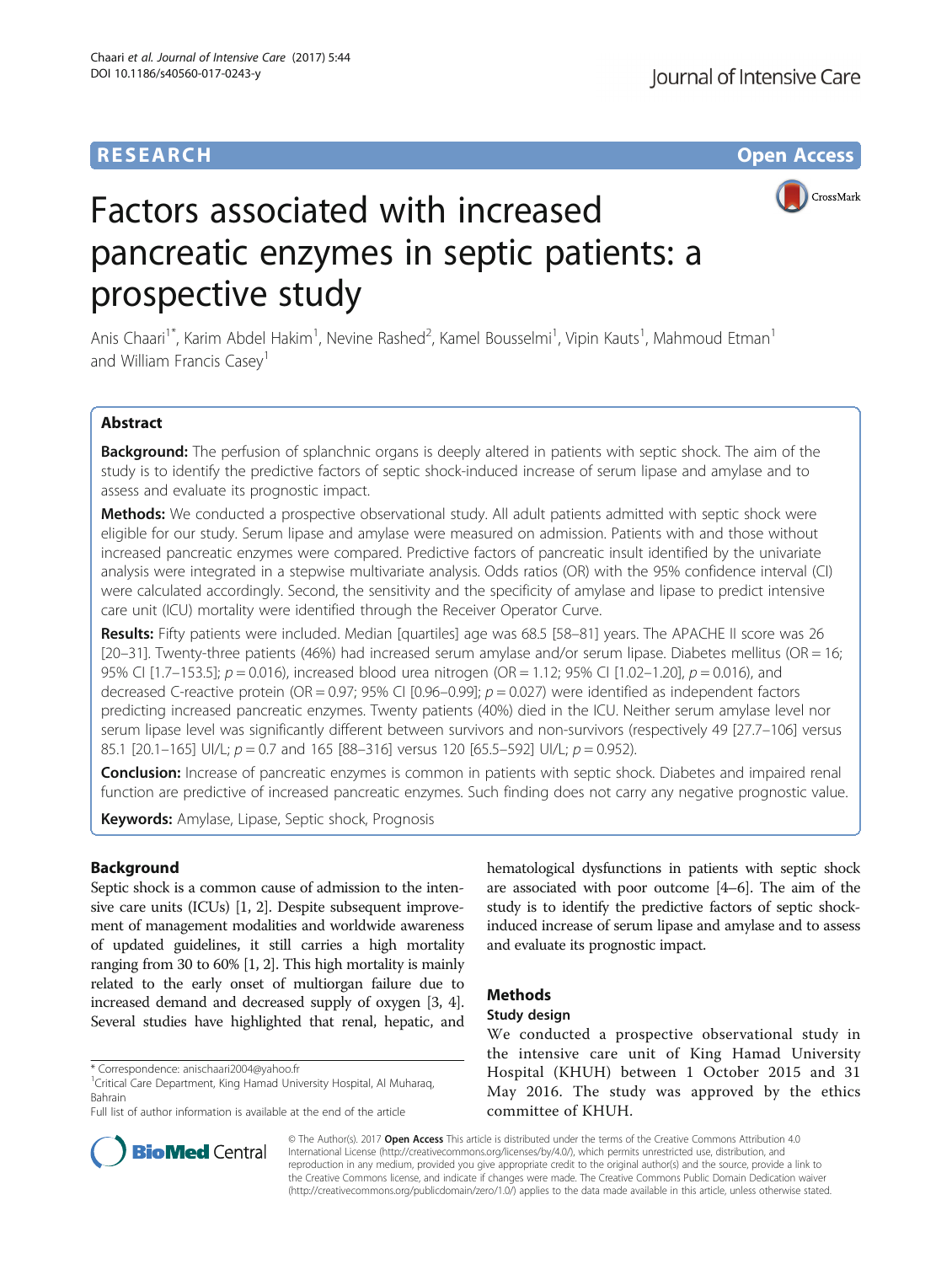# Patients

All the adult patients admitted with septic shock were eligible for inclusion in the study. We excluded patients with previous pancreatic disease, those with history of alcohol abuse, and those with biliary tract infections. Septic shock was defined according to the third international definition for sepsis and septic shock [\[7](#page-5-0)]. Therefore, serum lactate level was checked on admission and Sequential Organ Failure Assessment (SOFA) score was calculated [\[8](#page-5-0)]. The Increase of pancreatic enzymes was defined by a serum amylase level higher than 85 UI/L and/or serum lipase level higher than 286 UI/L. The diagnosis of acute pancreatitis was considered if two criteria among the following were met: (1) abdominal pain, (2) increased serum pancreatic enzymes (higher than threefold the upper limit of the normal range), (3) imaging findings suggesting acute pancreatitis [\[9](#page-5-0)].

#### Data collection and protocol of the study

For all the included patients, we recorded demographic characteristics (age, gender, comorbidities), cause of admission to the ICU, clinical findings on admission to the ICU (systolic and diastolic blood pressure, heart rate), laboratory results on admission to the ICU (arterial lactate, complete blood cell count, C-reactive protein, procalcitonin, renal function tests), and therapeutic interventions during the ICU stay (mechanical ventilation, vasopressors, antibiotics, nutritional support, and continuous renal replacement therapy). The source of sepsis and the identified microorganisms were also recorded. The severity on admission was assessed by calculating the Acute Physiology and Chronic Health Evaluation II (APA-CHE  $(II)$ ) score  $[10]$  $[10]$ .

Pancreatic enzymes (serum amylase and lipase) were checked on admission. Patients with increased pancreatic enzymes underwent either abdominal ultrasound or contrast-enhanced abdominal computed tomography.

We also recorded the duration of mechanical ventilation, the length of ICU stay, and the outcome (death/survival).

#### **Statistics**

Data were expressed as percentages for the qualitative variables and means ± standard deviation (SD) or median [quartiles] as appropriate for the quantitative variables. Two groups were compared: those with increased pancreatic enzymes (increased pancreatic enzymes (+)) and those with normal pancreatic enzymes levels (increased pancreatic enzymes (−)). The normal distribution of the quantitative variables was checked by Shapiro-Wilk test. The qualitative variables were compared by using the chi-square test or Fisher's exact test as appropriate. The quantitative variables were compared by using  $t$  test or Mann-Whitney test as appropriate. All the factors identified by the univariate analysis as statistically associated to the increase of pancreatic enzymes were integrated in a stepwise multivariate analysis. Odds ratios (OR) were therefore calculated with the corresponding 95% confidence interval (95% CI)

Second, the sensitivity and the specificity of pancreatic enzymes in predicting ICU mortality were assessed by constructing the Receiver Operator Curves (ROC). The area under curve was calculated for each parameter with the respective 95% confidence interval.

## Results

# Baseline characteristics

Fifty patients were included in the study. Median [quartiles] age was  $68.5$  [58-81] years. Sex ratio  $(M/F)$  was 1.2. The APACHE (II) score calculated within the first 24 h was 26 [20–31]. Median SOFA score on admission was 7 [[6](#page-5-0)–[10](#page-5-0)]. Thirty patients (60%) were diabetic, and 32 patients (64%) have previous history of hypertension. On admission to the intensive care unit (ICU), median systolic blood pressure was 88.5 [77–106] mmHg and median diastolic blood pressure was 50 [40–60] mmHg. Median heart rate was 102 [76–120] beats per minute. The source of sepsis was pneumonia in 20 patients (40%), urinary tract infection in 11 patients (22%), soft tissue infection in 9 patients (18%), and abdominal infection in 10 patients (20%). Cultures were positive in 24 patients (48%). The identified microorganisms were gram-positive cocci in 5 patients (10%) and gram-negative bacilli in 19 patients (38%).

## Pancreatic function

Twenty-three patients (46%) had increased serum amylase and/or serum lipase. Median serum amylase level was 61 [24—139] UI/L. Nineteen patients (38%) had increased serum amylase, and 7 patients (14%) had a serum level higher than 3 times the upper limit. Median serum lipase level was 147 [77–316] UI/L. Thirteen patients (26%) had increased serum lipase level, and 5 patients (10%) had a level higher than 3 times the upper limit. All patients with increased pancreatic enzymes underwent imaging tests. Abdominal computed tomography was performed for 6 patients (12%) whereas abdominal ultrasound was performed for 17 patients (34%). Only one patient (2%) was diagnosed as acute pancreatitis Balthazar B whereas all the other patients had unremarkable imaging investigations.

#### Management

All our patients required vasopressor support on admission to the ICU. Median norepinephrine dose was 0.4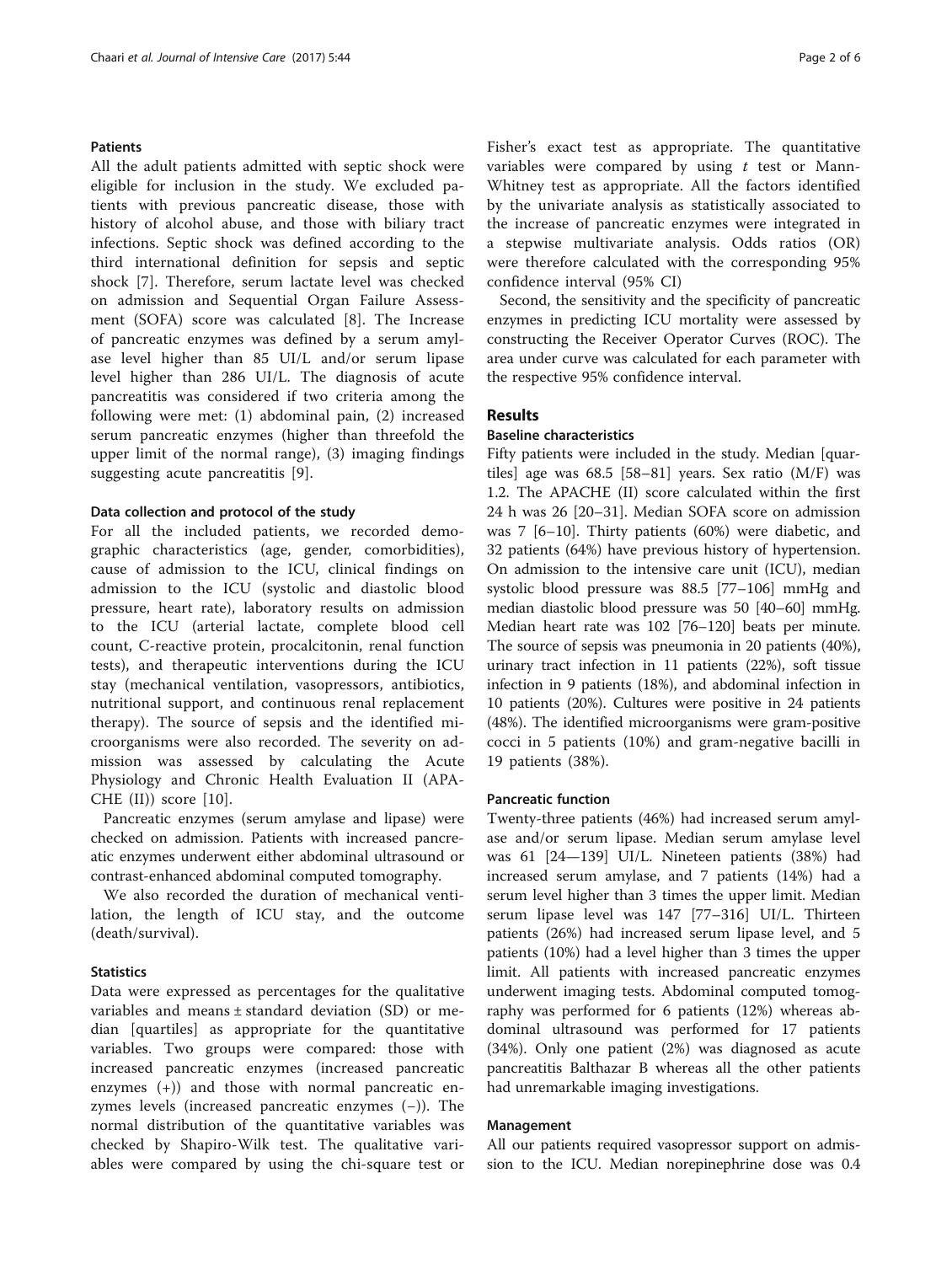| Parameters                | Increased pancreatic enzymes (+)<br>$(N = 23)$ | Increased pancreatic enzymes $(-)$<br>$(N = 27)$ | D     |
|---------------------------|------------------------------------------------|--------------------------------------------------|-------|
| Age (years [quartiles])   | 71 [60-82]                                     | 67 [57-79]                                       | 0.190 |
| Gender (M/F)              | 13/10                                          | 14/13                                            | 0.714 |
| Hypertension (N/%)        | 17/73.9                                        | 15/55.6                                          | 0.178 |
| Diabetes mellitus (N/%)   | 18/78.3                                        | 12/44.4                                          | 0.015 |
| APACHE (II) ([quartiles]) | 28 [25-33]                                     | 24 [19-29]                                       | 0.032 |
| SOFA score ([quartiles])  | $9[6 - 12.3]$                                  | $6[5-9]$                                         | 0.100 |

Table 1 Comparison of the baseline characteristics between patients with and those without increased pancreatic enzymes

APACHE (II) Acute Physiology and Chronic Health Evaluation II, SOFA Sequential Organ Failure Assessment

 $[0.1–1.5]$  microgram/kg/min. Median duration of norepinephrine infusion was 3 [[2](#page-5-0)–[5](#page-5-0)] days. Mechanical ventilation was started on admission to the ICU in 32 patients (64%). Median duration of mechanical ventilation was 5 [[2](#page-5-0)–[14](#page-5-0)] days. All of our patients were started on enteral feeding within the first 24 h of admission and none of them received parenteral nutrition. Continuous renal replacement therapy was required for 24 patients  $(48%)$  and was started within 2  $[1-3]$  $[1-3]$  $[1-3]$  $[1-3]$  days after admission.

# Predictive factors of sepsis-induced increase of pancreatic enzymes

Univariate analysis showed that the incidence of diabetes mellitus as a morbidity was significantly higher in increased pancreatic enzymes (+) group (78.3 versus 44.4%;  $p = 0.015$ ). The APACHE (II) score was also significantly higher in this group of patients (Table 1). The analysis of the biological findings on admission showed that patients with increased pancreatic enzymes had significant increase in renal function tests and lower serum C-reactive protein level (Table 2).

In multivariate analysis, independent factors predicting sepsis-induced increase of pancreatic enzymes were diabetes mellitus (OR = 16; 95% CI [1.7-153.5];  $p =$ 0.016), increased blood urea nitrogen (OR = 1.12; 95% CI [1.02–1.20];  $p = 0.016$ ), and decreased C-reactive protein  $(OR = 0.97; 95\% \text{ CI } [0.96 - 0.99]; p = 0.027) \text{ (Table 3).}$  $(OR = 0.97; 95\% \text{ CI } [0.96 - 0.99]; p = 0.027) \text{ (Table 3).}$  $(OR = 0.97; 95\% \text{ CI } [0.96 - 0.99]; p = 0.027) \text{ (Table 3).}$ 

#### Outcome and prognostic factors

Twenty patients (40%) died in the ICU. Median ICU length of stay was 6 [\[3](#page-5-0)–[12](#page-5-0)] days. There was no statistically significant difference between survivors and non-survivors regarding the baseline characteristics except for the APACHE (II) score which was significantly higher in non-survivors group (Table [4\)](#page-3-0). Moreover, the rate of patients requiring mechanical ventilation support and/or renal replacement therapy was significantly higher in the non-survivors group (Table [5\)](#page-4-0). Laboratory findings were comparable between the two studied groups. Neither serum amylase level nor serum lipase level was significantly different between survivors and non-survivors (respectively 49 [27.7–106] versus 85.1 [20.1–165] UI/L;  $p = 0.7$  and 165 [88-316] versus 120 [65.5-592] UI/L;  $p = 0.952$ ). Both pancreatic enzymes had poor value to predict ICU mortality (Fig. [1](#page-4-0)).

## **Discussion**

Our study shows that the increase of pancreatic enzymes is common in patients with septic shock. In fact, 46% of the included patients had increased serum amylase and/or lipase. Previous studies have reported that the incidence of exocrine pancreatic dysfunction in critically ill patients ranges between 14 and 80% [[6](#page-5-0), [11](#page-5-0), [12\]](#page-5-0). This wide range is due to the underlying diseases as the highest levels were

Table 2 Comparison of the laboratory findings on admission between patients with and those without increased pancreatic enzymes

| Parameters                        | Increased pancreatic enzymes $(+)$<br>$(N = 23)$ | Increased pancreatic enzymes $(-)$<br>$(N = 27)$ | р     |
|-----------------------------------|--------------------------------------------------|--------------------------------------------------|-------|
| Amylase (UI [quartiles])          | 153 [97.2-445]                                   | 26 [16.6-44.7]                                   | 0.029 |
| Lipase (UI [quartiles])           | 337 [146-744]                                    | 101 [68.5-166.3]                                 | 0.027 |
| Lactate (mmol/L [quartiles])      | $3.9$ $[2.5 - 5.3]$                              | $3.4$ $[2-4.1]$                                  | 0.228 |
| CRP (mg/L [quartiles])            | 114.5 [55.5-196.8]                               | 217 [120.5-281]                                  | 0.017 |
| Procalcitonin (ng/mL [quartiles]) | 38.8 [2.2-97.6]                                  | $5.1$ $[1.8 - 46.6]$                             | 0.575 |
| BUN (mmol/L [quartiles])          | $16.9$ [9-33]                                    | $11.1$ [5.4-17.4]                                | 0.038 |
| Creatinine (umol/L [quartiles])   | 204 [131.3-331.8]                                | 146 [84-209]                                     | 0.038 |

CRP C-reactive protein, BUN blood urea nitrogen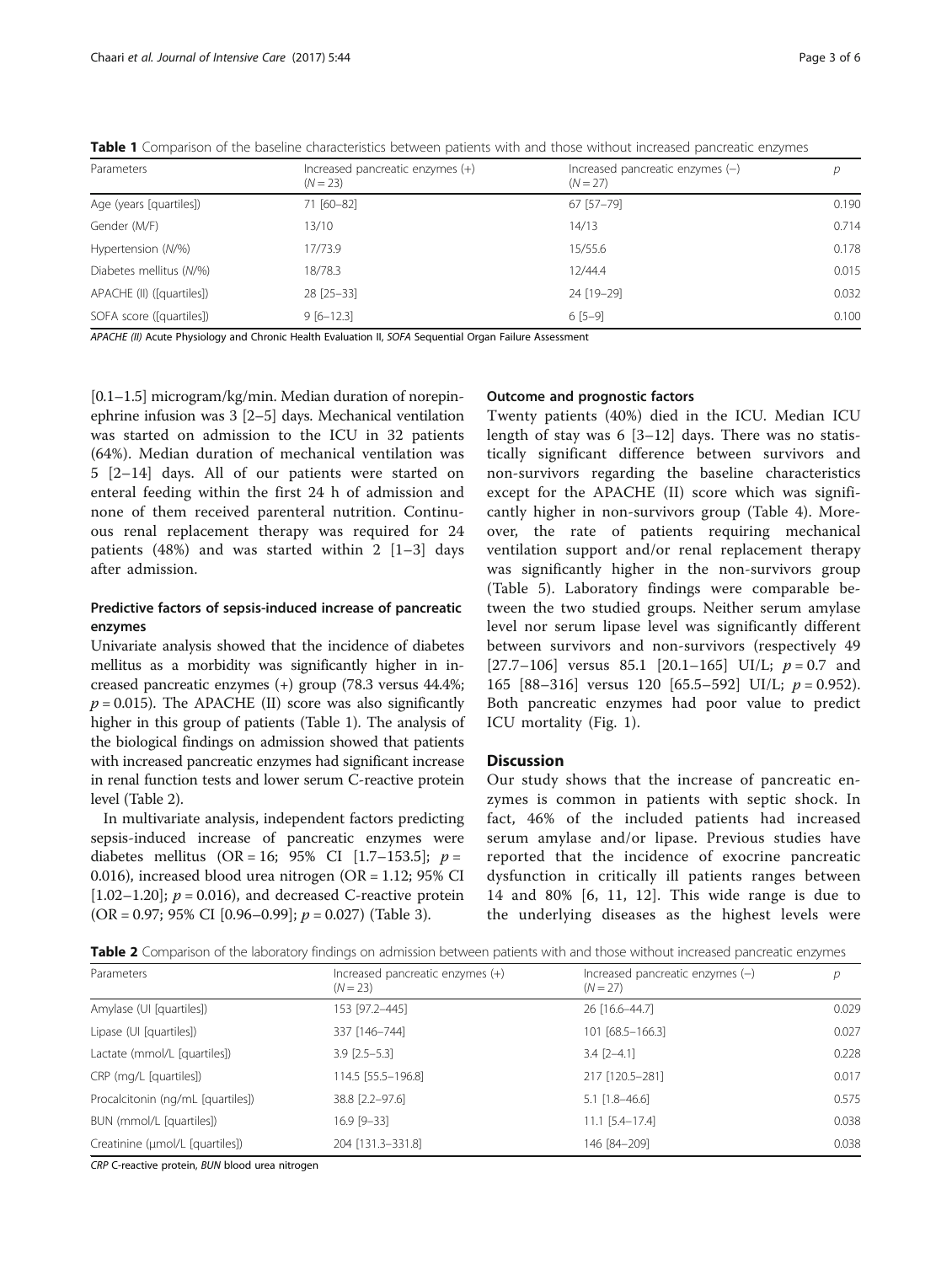<span id="page-3-0"></span>Table 3 Multivariate analysis of factors predicting sepsis-related increase of pancreatic enzymes

| Factors             | OR   | р     | 95% CI |        |  |
|---------------------|------|-------|--------|--------|--|
|                     |      |       | Min    | Max    |  |
| APACHE (II)         | 1.10 | 0.182 | 0.90   | 1.20   |  |
| Diabetes mellitus   | 16   | 0.016 | 1.70   | 153.50 |  |
| C-reactive protein  | 0.97 | 0.027 | 0.96   | 0.99   |  |
| Blood urea nitrogen | 1.12 | 0.016 | 1.02   | 1.20   |  |
| Creatinine          |      | 0.929 | 0.99   | 1.10   |  |

APACHE (II) Acute Physiology and Chronic Health Evaluation II

recorded in surgical and trauma patients [[13](#page-5-0), [14](#page-5-0)]. However, epidemiological data regarding pancreatic dysfunction in patients with septic shock are lacking.

The increase of pancreatic enzymes in critically ill patients is mainly due to ischemic insults induced by prolonged hypotension [\[11](#page-5-0), [15\]](#page-5-0). In fact, experimental studies have shown that the pancreas is extremely sensitive to hypoxia and that peripheral lobule necrosis can occur within 40 min of hypotension [\[16](#page-5-0)].

Other factors such as the activation of the coagulation cascade, cellular apoptosis, oxidative stress, and disturbed lipid profile have been reported as possible causes of sepsis-related increase of pancreatic enzymes [[6\]](#page-5-0). Therefore, the involvement of these factors in the physiopathology of pancreatic insult may explain the occurrence of this complication in patients without significant hemodynamic compromise [\[6](#page-5-0), [17](#page-5-0)]. Our study also showed that the impairment of renal function was significantly associated with sepsisrelated increase of pancreatic enzymes. Previous studies have reported that acute kidney injury is a common complication of acute pancreatitis [\[18](#page-5-0), [19](#page-5-0)]. Hypertriglyceridemia has been reported as a major factor responsible of acute kidney injury [[18, 19\]](#page-5-0).

Second, our study showed that independent factors predicting sepsis-related increase of pancreatic enzymes are diabetes mellitus and acute kidney injury. Previous studies have reported that patients with type 2 diabetes mellitus have two- to threefold higher risk of acute pancreatitis [[20](#page-5-0)–[23](#page-5-0)]. This higher risk has been confirmed even after adjusting for confounding factors such as alcohol abuse and obesity [[21, 22](#page-5-0)]. The underlying mechanisms are still not fully elucidated but may involve disturbed lipid metabolism or drug toxicity [[23](#page-5-0)]. Our study also showed that increased renal function tests were significantly associated with increased pancreatic enzymes. Previous studies showed that acute kidney injury is common in patients with acute pancreatitis [[18](#page-5-0), [19\]](#page-5-0). Hypertriglyceridemia has been reported as a major cause of renal dysfunction in this group of patients [\[18, 19\]](#page-5-0).

The multivariate analysis also revealed that decreased C-reactive protein independently predicts increased pancreatic enzymes. Available data assessing the usefulness of this biomarker in predicting pancreatic necrosis are scarce. However, a systematic review showed that C-reactive protein, as well as procalcitonin and lactate deshydrogenase, is not reliable to predict pancreatic injury [[24](#page-5-0)]. Further studies are required to confirm the correlation between decreased CRP and increased pancreatic enzymes and to investigate the underlying mechanisms that might explain this relationship.

Whether the increase of pancreatic enzymes carries per se a negative prognostic value or not is still a matter of debate. Manjuck et al. [\[12\]](#page-5-0) reported that the level of pancreatic enzymes was not correlated to the mortality. However, the ICU length of stay and the duration of mechanical ventilation were significantly higher in patients with increased pancreatic enzymes. Similarly, Subramanian et al. [\[14](#page-5-0)]

**Table 4** Comparison of baseline characteristics between survivors and non-survivors

| Parameters                               | Survivors<br>$(N = 30)$ | Non-survivors<br>$(N = 20)$ | р       |
|------------------------------------------|-------------------------|-----------------------------|---------|
| Age (years [quartiles])                  | 66.5 [56.8-79.8]        | 70.5 [61.8-81]              | 0.220   |
| Gender (M/F)                             | 16/14                   | 11/9                        | 0.910   |
| Diabetes mellitus (N/%)                  | 17/56.7                 | 13/65                       | 0.556   |
| Hypertension (N/%)                       | 18/60                   | 14/70                       | 0.470   |
| APACHE (II) ([quartiles])                | 21 [16.8-29]            | 29.5 [27-33.5]              | < 0.001 |
| Leucocytes (mm <sup>3</sup> [quartiles]) | 11,820 [8740-17,375]    | 19,380 [8805-26,125]        | 0.060   |
| Hemoglobin (g/dL [quartiles])            | 10.6 [8.6-12.5]         | 10.4 [8.4-12.2]             | 0.400   |
| Platelets count (g/L [quartiles])        | 233.5 [163.3-376.8]     | 279 [158.3-435]             | 0.318   |
| CRP (mg/L [quartiles])                   | 146 [79.9-271]          | 174 [129-226.5]             | 0.795   |
| Lactate (mmol/L [quartiles])             | $3.7$ $[2.5 - 5.1]$     | $3.2$ $[2.2 - 4.1]$         | 0.707   |

APACHE (II) Acute Physiology and Chronic Health Evaluation II, CRP C-reactive protein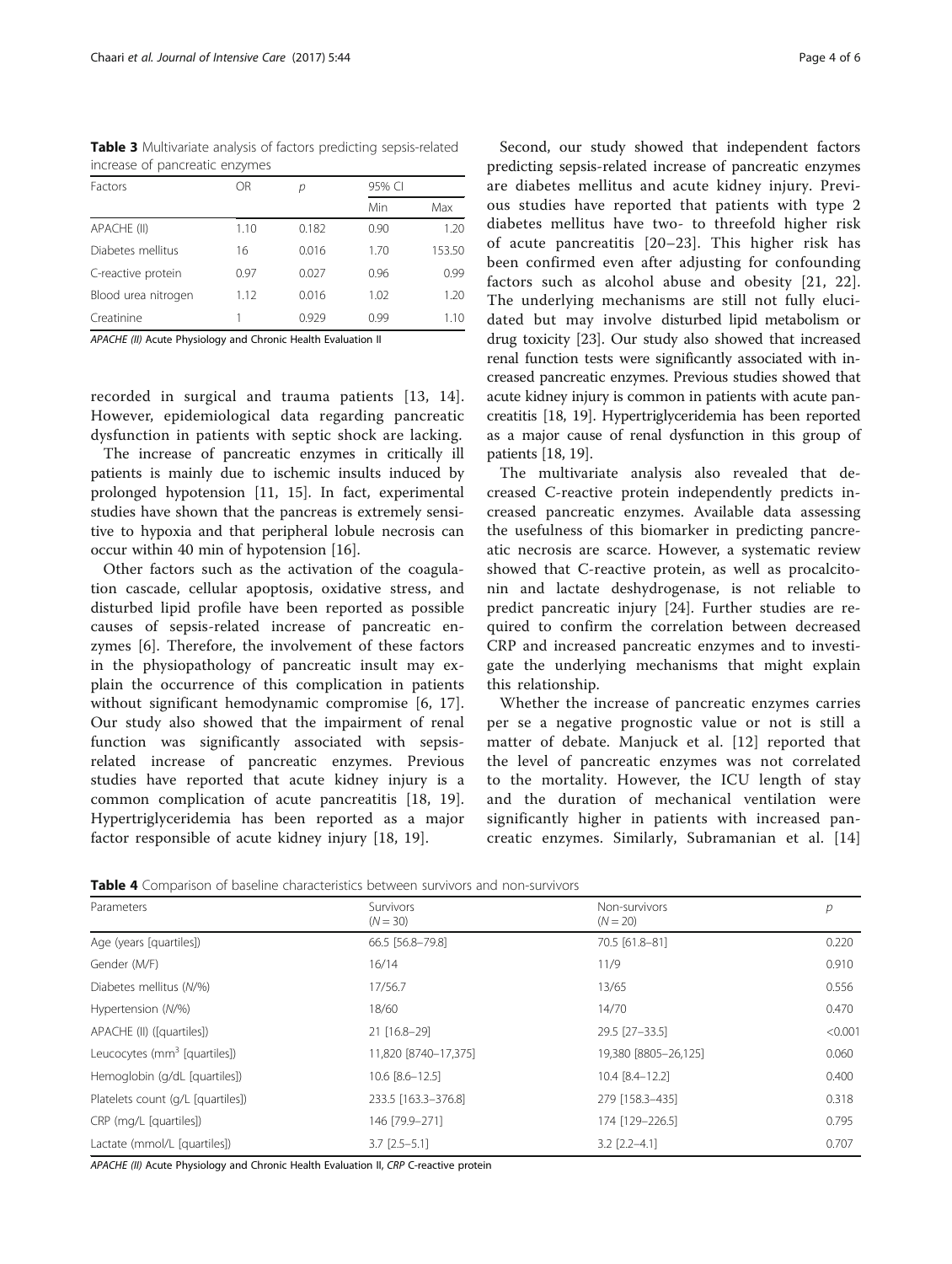| Parameters                        | Survivors<br>$(N = 30)$ | Non-survivors<br>$(N = 20)$ | D       |
|-----------------------------------|-------------------------|-----------------------------|---------|
| MV (N/%)                          | 12/40                   | 20/100                      | < 0.001 |
| Duration of MV (days [quartiles]) | $6$ [2.3-18.8]          | $3.5$ $[2-12.5]$            | 0.344   |
| CRRT (N/%)                        | 10/33.3                 | 14/70                       | 0.011   |
| NE (N/%)                          | 30/100                  | 20/100                      |         |
| NE dose (mcg/kg/min [quartiles])  | $0.2$ [0.09-0.42]       | $2 [0.7-2]$                 | < 0.001 |

<span id="page-4-0"></span>**Table 5** Comparison of the therapeutic management between survivors and non-survivors

MV mechanical ventilation, CRRT continuous renal replacement therapy, NE norepinephrine

reported that the level of serum lipase was positively correlated with the incidence of organ failure in critically ill trauma patients. In patients with septic shock, Pizzelli et al. [\[15\]](#page-5-0) reported that all the 21 included patients had increased pancreatic enzymes but none of them had clinical or radiological abnormalities suggesting acute pancreatitis. Our results corroborate these findings as only one of our patients had confirmed acute pancreatitis.

To the best of our knowledge, our study is the first to identify the predictive factor of sepsisinduced increase of pancreatic enzymes and to assess its prognostic value. However, several limitations should be mentioned. First, our study has a small sample size. Second, the involvement of the renal impairment in the rise of pancreatic enzymes needs to be investigated. In fact, the increase of amylase and lipase in patients with acute kidney injury might be related to a delayed clearance of these enzymes.



In this regard, Seno et al. [\[25\]](#page-5-0) compared in an observational study the serum level of 6 pancreatic markers between 2 groups: 47 patients with impaired renal function and 24 healthy individuals. The authors reported that the serum levels of total amylase, pancreatic isoamylase (p-amylase), lipase, phospholipase A2, and elastase I were at least within 2.5-fold the upper limits of the normal ranges in patients with renal impairment The level was even higher (within 4.8-fold the upper limit) for trypsin(ogen). Finally, the diagnosis of acute pancreatitis was based on the levels of serum amylase and lipase. It has been shown that lipase is more specific than amylase for accurate diagnosis of acute pancreatitis [[9](#page-5-0)]. Moreover, the alpha amylase fraction is more specific of pancreatic injury than total amylase. Yet only total amylase was measured in our study [[9](#page-5-0)].

#### Conclusion

The increase of pancreatic enzymes is common in patients with septic shock. Diabetes mellitus, increased urea, and low C-reactive protein independently predict raise in pancreatic enzyme. Our results suggest that such finding is not associated with worse outcome and therefore should not trigger any specific therapeutic intervention. Further studies are required to confirm our conclusions.

#### Abbreviations

APACHE (II): Acute Physiology and Chronic Health Evaluation II; BUN: Blood urea nitrogen; CI: Confidence interval; CRP: C-reactive protein; CRRT: Continuous renal replacement therapy; ICU: Intensive care unit; MV: Mechanical ventilation; NE: Norepinephrine; OR: Odds ratio; ROC: Receiver Operator Curve; SD: Standard deviation

#### Authors' contributions

All the authors equally contributed to the conception, data collection, statistical analysis, and drafting the manuscript. All the authors approved the final submitted version of the manuscript.

#### Acknowledgements

None.

# Funding

None.